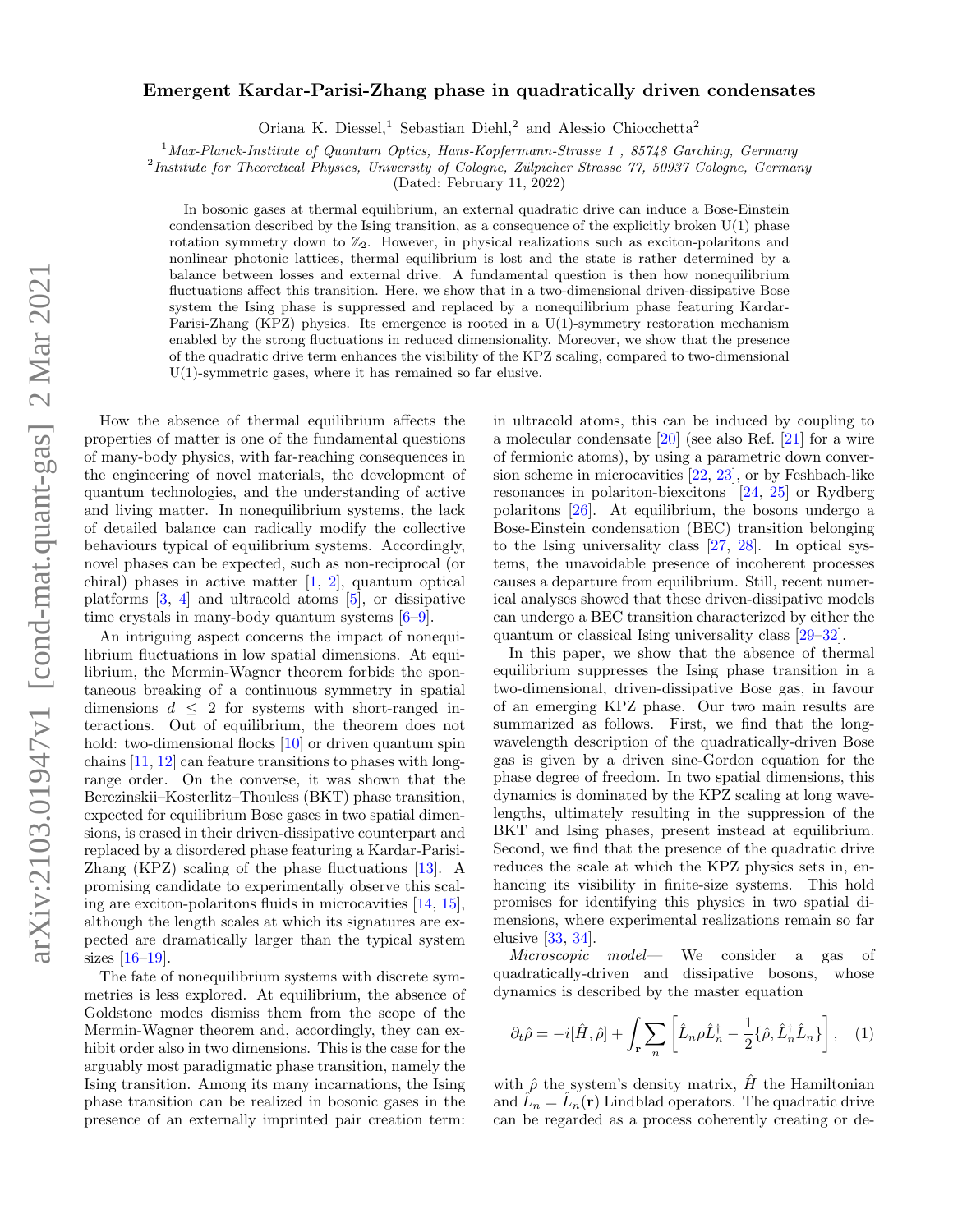stroying two particles at a given position. The Hamiltonian is thus given by

<span id="page-1-3"></span>
$$
\hat{H} = \int_{\mathbf{r}} \left[ \frac{\nabla \hat{\psi}^{\dagger} \nabla \hat{\psi}}{2m} + \delta \hat{\psi}^{\dagger} \hat{\psi} + \frac{G}{2} (\hat{\psi}^2 + \hat{\psi}^{\dagger 2}) + \frac{U}{2} \hat{\psi}^{\dagger 2} \hat{\psi}^2 \right],
$$
\n(2)

with m the mass of the bosons,  $\delta > 0$  the detuning between the bosonic fundamental frequency and the drive frequency, and  $U > 0$  the particle interaction. The quadratic drive comes with a strength  $G$ , and we can set  $G > 0$  without loss of generality, by absorbing its phase into a redefinition of the fields. The presence of further incoherent processes, such as single particle losses and pump, as well as two-particle losses, is included via the Lindblad operators  $\hat{L}_{11} = \hat{\psi}, \ \hat{L}_{1p} = \hat{\psi}^{\dagger}, \text{ and } \ \hat{L}_{21} = \hat{\psi}^2,$ respectively. In the following, we will assume the singleparticle pump to be weaker than single-particle losses.

Since we are interested in the critical properties of this model, we neglect quantum fluctuations, as they are irrelevant compared to the statistical fluctuations induced by the incoherent processes [\[35,](#page-6-28) [36\]](#page-6-29). This approximation allows us to treat  $\hat{\psi}$  as a stochastic field rather than an operator: its dynamics is accordingly described by the Langevin equation

<span id="page-1-0"></span>
$$
\partial_t \psi = -\big(-K\nabla^2 + r + u|\psi|^2\big)\psi - iG\psi^* + \zeta,\quad (3)
$$

with  $K, r, u$  complex numbers, and  $\zeta$  a Gaussian, zeroaverage white noise with correlations  $\langle \zeta(\mathbf{r},t)\zeta^*(\mathbf{r}',t') \rangle =$  $2\sigma\delta(t-t')\delta^{(2)}(\mathbf{r}-\mathbf{r}')$ . The imaginary parts of  $K, r, u$  (in the following denoted by a "c" subscript) correspond to coherent couplings describing reversible dynamics, while their real parts (in the following denoted by a "d" subscript) correspond to dissipative couplings representing irreversible processes. Moreover, Eq. [\(3\)](#page-1-0) includes terms which, while zero at the microscopic level, are expected to be generated by coarse-graining, e.g.,  $K_d$ , describing spatial diffusion.

For  $G = 0$ , Eq. [\(3\)](#page-1-0) is invariant under the U(1) transformation  $\psi \to e^{i\alpha}\psi, \psi^* \to e^{-i\alpha}\psi^*$ , and it is known as complex Ginzburg-Landau equation [\[37,](#page-6-30) [38\]](#page-6-31), or as driven-dissipative Gross-Pitaevski equation in the context of exciton-polaritons  $[15]$ . For finite values of  $G$ , Eq. [\(3\)](#page-1-0) is invariant under the  $\mathbb{Z}_2$  transformation  $\psi \to -\psi$ ,  $\psi^* \to -\psi^*$ , and it is known as periodically-driven complex Gross-Pitaevski equation [\[38\]](#page-6-31).

Driven sine-Gordon equation — A simple mean-field analysis of Eq. [\(3\)](#page-1-0) shows that a phase transition is expected for  $G > G_c$ , predicting the spontaneous breaking of the  $\mathbb{Z}_2$  symmetry and the emergence of a condensate. This result is expected to be qualitatively robust in higher spatial dimensions  $d > 2$ , while in lower dimensions fluctuations can dramatically modify the mean-field result.

In order to assess the effect of fluctuations, we proceed in the spirit of the hydrodynamic theory for quasicondensates [\[13,](#page-6-10) [39\]](#page-6-32), and we represent the bosonic complex field as  $\psi(\mathbf{r},t) = \chi(\mathbf{r},t)e^{i\theta(\mathbf{r},t)}$ , with  $\chi$  and  $\theta$  real fields associated with density and phase fluctuations. By assuming that a condensate exists, with a density determined by the saddle-point equations, the dynamics is dominated by configurations of  $\chi$  around that value. The density field  $\chi$  is gapped and can therefore be eliminated adiabatically from the dynamics (see App. [A\)](#page-4-0). This results in the following effective equation for the phase

<span id="page-1-1"></span>
$$
\eta \,\partial_t \theta = \gamma \nabla^2 \theta - 2g \sin(2\theta) + \frac{\lambda}{2} (\nabla \theta)^2 + F + \xi, \qquad (4)
$$

with  $\xi$  a zero-average Gaussian white noise with correlations  $\langle \xi(\mathbf{r}, t) \xi(\mathbf{r}', t') \rangle = 2D\delta^{(2)}(\mathbf{r} - \mathbf{r}')\delta(t - t')$ . The microscopic values of the six parameters  $\eta$ ,  $\gamma$ ,  $g$ ,  $\lambda$ ,  $F$ ,  $D$ are given by

$$
\eta = 1, \qquad \gamma = K_d + \frac{u_c}{u_d} K_c,
$$
  
\n
$$
g = \frac{G}{2} \sqrt{1 + \frac{u_c^2}{u_d^2}}, \qquad \lambda = 2 \left( -K_c + \frac{u_c}{u_d} K_d \right), \quad (5)
$$
  
\n
$$
F = -r_c + \frac{u_c}{u_d} r_d, \qquad D = \frac{\sigma}{2\chi_0^2} \left( 1 + \frac{u_c^2}{u_d^2} \right).
$$

The  $\mathbb{Z}_2$  symmetry of Eq. [\(3\)](#page-1-0) is inherited by Eq. [\(4\)](#page-1-1) as an invariance under the transformation  $\theta \to \theta + m\pi$ , for all odd integers m. The properties of the phase  $\theta$  derived from the solutions of Eq. [\(4\)](#page-1-1) can be directly translated into the correlations of the original complex fields  $\psi, \psi^*$ via

<span id="page-1-4"></span>
$$
\langle \psi(\mathbf{r}) \rangle \approx \chi_0 e^{i\theta_0} e^{-\frac{1}{2} \langle \theta(\mathbf{r})^2 \rangle}, \tag{6a}
$$

<span id="page-1-2"></span>
$$
\langle \psi(\mathbf{r}) \psi^*(0) \rangle \approx \chi_0^2 \, e^{\langle \theta(\mathbf{r}) \theta(0) \rangle - \langle \theta(\mathbf{r})^2 \rangle},\tag{6b}
$$

with  $\theta_0$  the saddle point value of  $\theta$ . The previous relations are obtained by neglecting the fluctuations of  $\chi$ , and retaining only the leading terms in the cumulant expansion of  $\langle e^{i(\theta(\mathbf{r})-\theta(0))}\rangle$ .

A first insight into the solution of Eq. [\(4\)](#page-1-1) can be gained by considering two limiting cases and only then the general scenario:

(i) KPZ limit — For  $g = 0$ , the equation possesses a U(1) symmetry, realized by the invariance under the transformation  $\theta \to \theta + \alpha$ , with  $\alpha$  any real number, and the drift term  $F$  can be removed by a gauge transformation  $\theta \to \theta + F t / \eta$ . Equation [\(4\)](#page-1-1) thus reduces to the pristine KPZ equation [\[40\]](#page-6-33). In two spatial dimensions, the massless, KPZ-like fluctuations of the phase were shown to erase the BKT phase usually expected in equilibrium Bose gases, and replace it with a disordered phase [\[13\]](#page-6-10).

(ii) Equilibrium limit  $-$  Another relevant limiting case is given by thermal equilibrium. This is achieved when the condition  $K_c/K_d = r_c/r_d = u_c/u_d$  is satisfied  $[13, 41]$  $[13, 41]$  $[13, 41]$ , which entails the validity of the fluctuationdissipation theorem, or, more generally, the presence of the associated thermal symmetry of the Keldysh ac-tion [\[42\]](#page-6-35). In this case, one has  $\lambda = 0$  and  $F = 0$ , and Eq. [\(4\)](#page-1-1) reduces to the relaxational dynamics of a sine-Gordon field, whose renormalization was first studied in relation to the roughening transition of crystal surfaces  $[43]$ .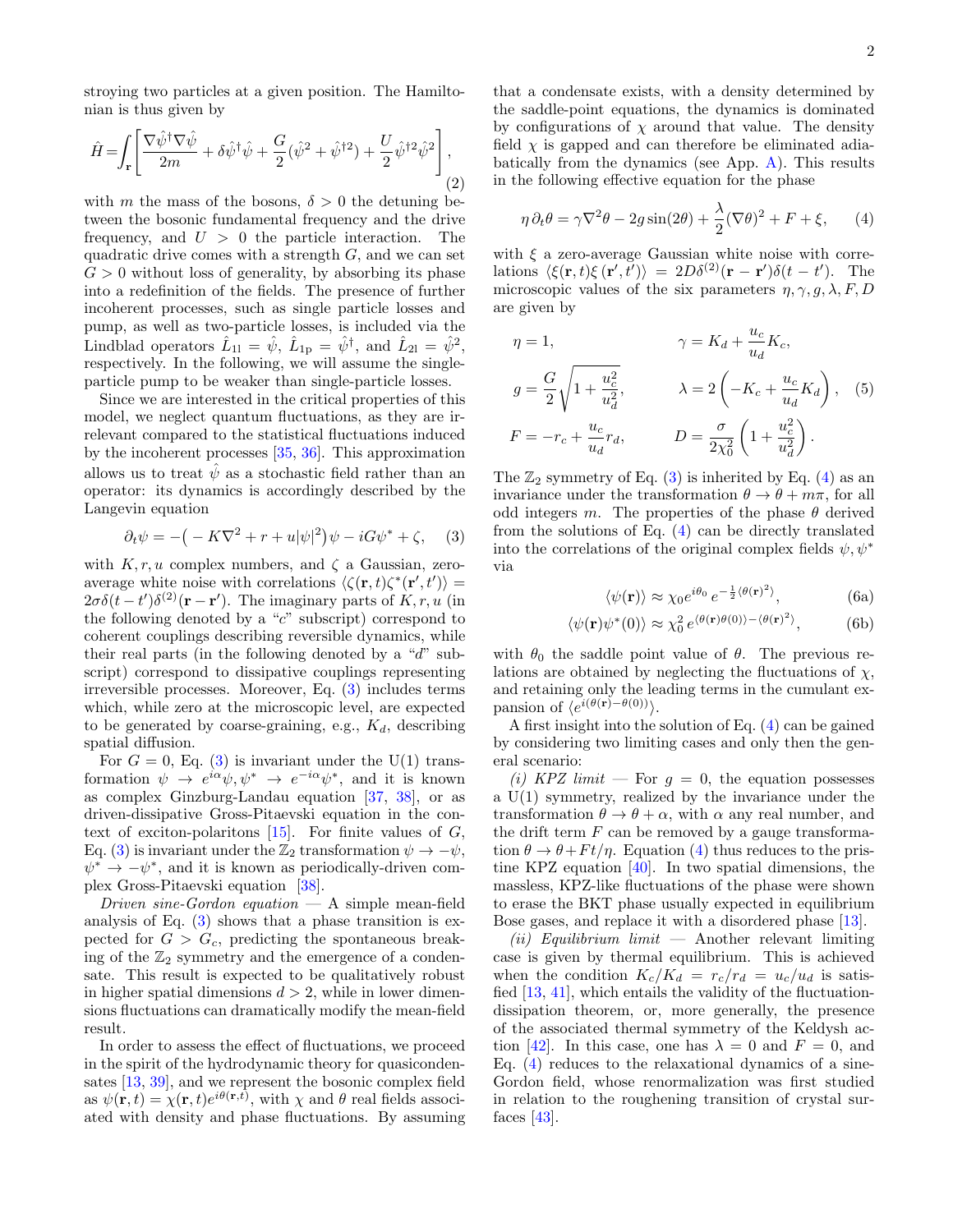

<span id="page-2-0"></span>FIG. 1. Effect of fluctuations on the mean-field phase diagram of Eqs. [\(3\)](#page-1-0) and [\(4\)](#page-1-1), in- and out-of-equilibrium. Center— Mean-field phase diagram of a quadratically driven, open condensate, as a function of the imprinted pairing strength G and the detuning  $\delta$ . Left— Equilibrium phase diagram (see App. [B](#page-4-1) for the derivation). Fluctuations give rise to an additional intermediate phase featuring BKT scaling. Right— Nonequilibrium phase diagram of the full model [\(4\)](#page-1-1). The Ising phase is replaced by a phase which features KPZ scaling. A residual Ising phase (denoted by the striped region) may persist in the non-perturbative regime of large  $G$ , inaccessible to our method.

This model predicts two different phases, depending on the relevance of the sine term. In the first phase, the field  $\theta$  is massive, which is signalled by the coupling q being relevant in the RG sense. As a consequence, the value of  $\langle \theta(\mathbf{r})^2 \rangle$  is infrared-convergent, while  $\langle \theta(\mathbf{r})\theta(0) \rangle$  decays exponentially at long distances. Accordingly, Eqs. [\(6\)](#page-1-2) predict the order parameter  $\langle \psi \rangle$  to be finite and long-range order is established, indicating that the system lies in the ordered phase with a spontaneously broken  $\mathbb{Z}_2$  symmetry. In the second phase,  $g$  is irrelevant in the RG sense, and  $\theta$  becomes massless. Accordingly,  $\langle \theta(\mathbf{r})^2 \rangle$  is infinitely large as a consequence of the infrared divergence, while  $\langle \theta(\mathbf{r})\theta(0)\rangle - \langle \theta(\mathbf{r})^2 \rangle$  grows logarithmically, implying an algebraic decay of  $\langle \psi^*(\mathbf{r})\psi(0)\rangle$ . This then suggest that long-range order is no longer supported, and the condensed phase is replaced by a BKT phase characterized by quasi-long-range order. This is the usual case for twodimensional Bose gases with U(1) symmetry (i.e.,  $G = 0$ in Eq.  $(2)$ ).

Summarizing, for an equilibrium gas in two dimensions, the following three phases are expected: a normal fluid with short-range correlations (corresponding to the mean-field solution without condensate), a BKT phase with quasi-long-range order, and a  $\mathbb{Z}_2$ -symmetry-broken phase with long-range order. The corresponding phase diagram in terms of G and  $\delta$  is reported in Fig. [1,](#page-2-0) (see App. [B](#page-4-1) for derivation). Analogous phases have been obtained for the ANNNI model [\[44,](#page-6-37) [45\]](#page-6-38) and the XYZ spin chain in transverse field [\[46,](#page-6-39) [47\]](#page-6-40), which share the same effective dimensionality and  $\mathbb{Z}_2$  symmetry with the present model. For these spin chains, the correct hydrodynamic description is provided by the Luttinger liquid theory with sine-Gordon perturbations.

(iii) Full problem — In the full Eq.  $(4)$ , the KPZ fluctuations wash out the sine-Gordon physics, thus destabilizing the phases predicted at thermal equilibrium. The renormalization analysis of this equation was first performed in Refs. [\[48,](#page-6-41) [49\]](#page-6-42) in order to study the effect of nonlinearities on the roughening transition of crystal surfaces. There, it was shown that the KPZ physics dominates over large distances. We will show that this has dramatic implications for driven-dissipative Bose gases, as the equilibrium ordered and BKT phases are destabilized by nonequilibrium fluctuations, and replaced by a phase with short-range order, see Fig. [1.](#page-2-0)

Absence of long-range order— The long-wavelength physics of Eq. [\(4\)](#page-1-1) can be conveniently studied using a perturbative renormalization group approach. The idea consists in treating g and  $\lambda$  as perturbations around the Gaussian model, and in deriving an effective longwavelength theory by progressively integrating out highenergy modes. The form of the couplings of the longwavelength model is then encoded in a set of flow equations. We will consider two different RG schemes, derived in Refs. [\[49\]](#page-6-42) and [\[50\]](#page-6-43), respectively, and discussed in App. [C.](#page-4-2) The equations are expressed in terms of the dimensionless quantities  $\bar{g} \equiv g/\Lambda^2$ , and  $\bar{F} \equiv F/\Lambda^2$ . Before proceeding to a more detailed analysis, we discuss the qualitative behaviour of the solution of the RG equations.

If the system is in thermal equilibrium, then the equations reduce to the ones for the relaxational sine-Gordon model of Ref. [\[43\]](#page-6-36). If  $\bar{g} = 0$ , instead, the equations reduce to the usual ones for KPZ  $[51]$ : the noise level D and the effective temperature  $T$  flow to infinity, indicating the relevance of the KPZ scaling. Finally, if both  $\bar{g}_0$  and  $\lambda_0$  are finite, the KPZ nonlinearity  $\lambda$  dominates over the sine-Gordon one  $\bar{g}$ , which eventually renormalizes to zero. Typical flows of  $\bar{g}$  are shown in Fig. [2:](#page-3-0) for  $\lambda = 0$  and  $\bar{F} = 0$ ,  $\bar{g}(\ell)$  grows indefinitely (dashed curves),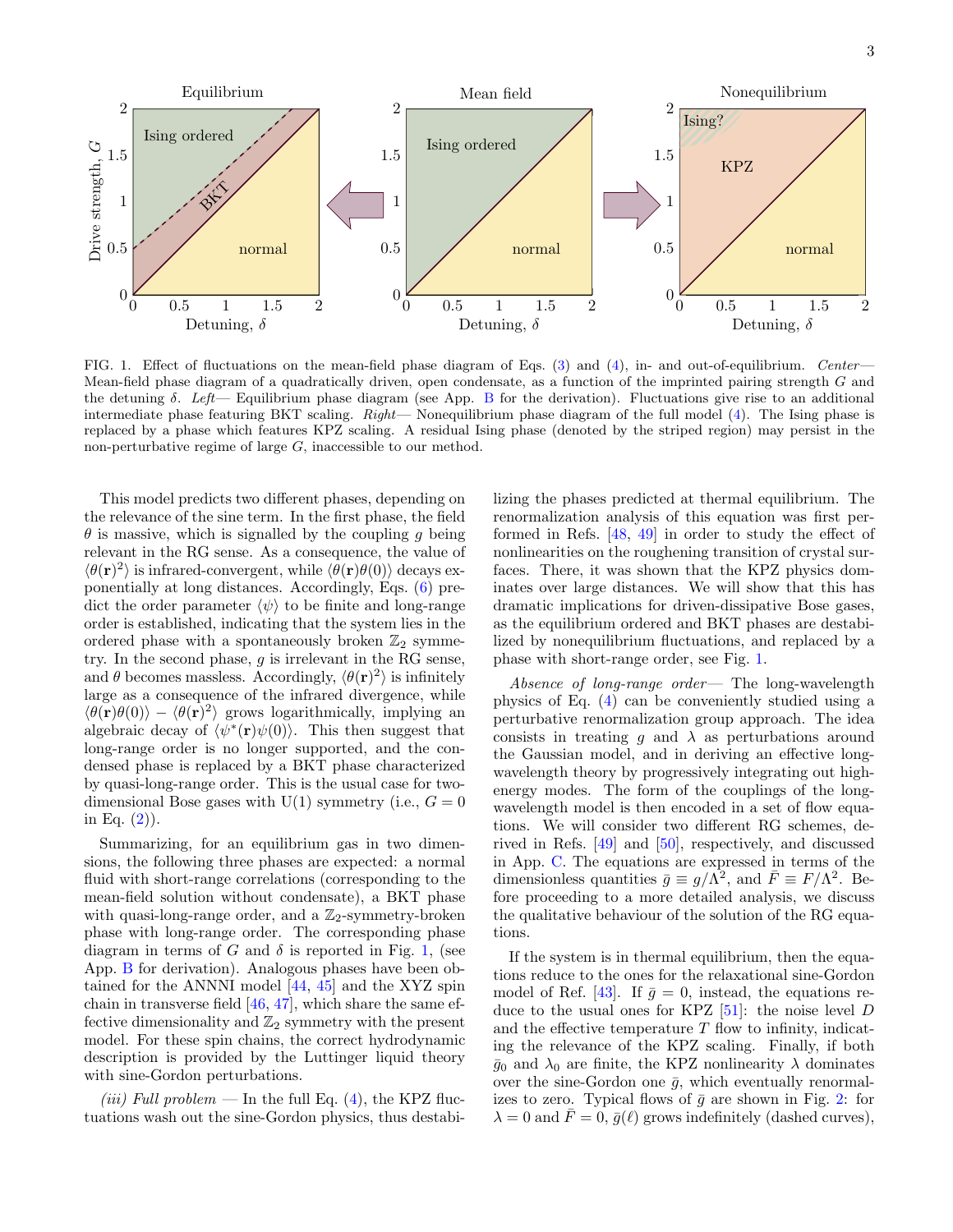

<span id="page-3-0"></span>FIG. 2. Flow of  $\bar{g}(\ell)$  for different initial values of  $\bar{g}_0$ . Parameters for the solid curves:  $\gamma_0 = 0.3, T_0 = 1, \lambda_0 =$ 0.4,  $\eta_0 = 1, \bar{F}_0 = 0$ . Parameters for the dashed curves:  $\gamma_0 = 0.3, T_0 = 1, \lambda_0 = 0.0, \eta_0 = 1, \overline{F}_0 = 0.$  The diamond symbols denote the onset of a divergence in the RG flow, occurring at the values of  $\ell^*$  reported in Fig. [3.](#page-3-1)

signalling that the field  $\theta$  is in the gapped phase. For finite initial values of  $\lambda_0$  or  $\bar{F}_0$ , however, the growth of  $\bar{g}$ is interrupted, and it flows back to zero, indicating the irrelevance of the sine-Gordon term. The diamond symbols denote the onset of a divergence in the RG flow (see below).

At long wavelengths, the phase correlations are then expected to be captured by the KPZ exponents, i.e.,  $\langle \theta(\mathbf{r})\theta(0)\rangle - \langle \theta(\mathbf{r})^2 \rangle \sim -|\mathbf{r}|^{2\chi}$ , with  $\chi \approx 0.38$  [\[52\]](#page-6-45). Moreover, the value of  $\langle \theta(\mathbf{r})^2 \rangle$  diverges due to long-wavelength fluctuations. Accordingly, by replacing these values in Eqs. [\(6\)](#page-1-2), we find that complex fields are short-range correlated via a stretched exponential, leading to the conclusion that no phase transition can take place. Whether the ordered phase is completely removed, or survives for large values of the two-particle drive (corresponding to large values of g) cannot be determined from our analysis, as the RG analysis is not valid for non-perturbative values of g. Finally, here we neglected the presence of topological excitations, such as vortices and anti-vortices, which are essential to describe the transition between the KPZ and a normal, featureless phase [\[53–](#page-6-46)[58\]](#page-6-47). The impact of the  $\mathbb{Z}_2$  symmetry on these excitations is left for future work.

Enhancement of KPZ physics— An essential question concerns the visibility of the predicted 2D KPZ physics in experimental systems or numerical simulations with limited size. It turns out that the length scale  $L^*$  above which the KPZ physics becomes visible is usually very large, and can exceed the accessible systems' size: this is the case for, e.g., the roughening transition in crystal surfaces [\[59\]](#page-6-48), and for exciton-polaritons in two-dimensional microcavities [\[13,](#page-6-10) [18,](#page-6-49) [60](#page-7-0)[–62\]](#page-7-1). Here we show that the presence of a sine-Gordon nonlinearity can actually lower the



<span id="page-3-1"></span>FIG. 3. RG scale for the KPZ crossover as a function of the microscopic sine-Gordon nonlinearity  $\bar{g}_0$ , for different values of  $F_0$ . The solid and dashed lines correspond to the RG schemes derived in Ref. [\[49\]](#page-6-42) and [\[50\]](#page-6-43), respectively (cf. App. [C\)](#page-4-2). Parameters:  $\gamma_0 = 0.3, T_0 = 1, \lambda_0 = 0.4, \eta_0 = 1.$ 

length scale  $L^*$ , thus enhancing the visiblity of the 2D KPZ.

The value of  $L^*$  can be extracted from the solution of the flow equations  $[63]$ . To illustrate this, it is convenient to first focus on the pure KPZ case of Eqs.  $(C_1)$ , i.e.,  $\bar{g} = 0$ . In this case, the relevant RG equation is the one for the effective temperature T in Eq. [\(C1d\)](#page-5-1) with  $\gamma$ and  $\lambda$  constant under the RG flow.  $T(\ell)$  features a divergence for finite values of the flow parameter  $\ell$ , namely  $\ell^* = 8\pi\gamma^3/(T_0\lambda^2)$ , with  $T_0$  the initial value of T. The value of  $\ell^*$  determines therefore the physical length scale above which the KPZ scaling is visible via  $L^* = \xi_0 e^{\ell^*},$ with  $\xi_0$  some microscopic length scale. As  $L^*$  is exponentially sensitive to the value of  $\ell^*$ , finding conditions to minimize  $\ell^*$  is crucial to observe the KPZ physics. For finite values of  $\bar{g}$ , the value of  $\ell^*$  cannot be determined analytically, but it can be extracted from the divergence of the numerical solutions. We computed  $\ell^*$  for different values of  $\bar{g}_0$  and  $\bar{F}_0$ : the results are reported in Fig. [3.](#page-3-1) Since  $\ell^*$  is not a universal quantity, we extracted its value using two different RG schemes (cf. App. [C\)](#page-4-2), finding the same qualitative behavior.

Our results indicate that the value of  $\ell^*$  generically decreases as a function of  $\bar{g}_0$ . The decrease can be optimized by varying the value of  $\overline{F}$ , which, corresponding to the laser detuning (cf. Eq.  $(6a)$ ), is an experimentally tunable parameter. The value of  $\ell^*$  can be reduced by up to a factor 4 upon reaching  $\bar{g}_0 \sim 0.1$ , indicating that L ∗ can be reduced by four orders of magnitude compared to the case with  $\bar{g}_0 = 0$ . This result implies a dramatic improvement of the visibility of the KPZ scaling in two dimensional driven-dissipative gases, where it has so far remained elusive. As an example, in exciton-polariton fluids in the optical parametric oscillator regime, the KPZ length scale was predicted to be  $\sim 10^3 \mu m$  in the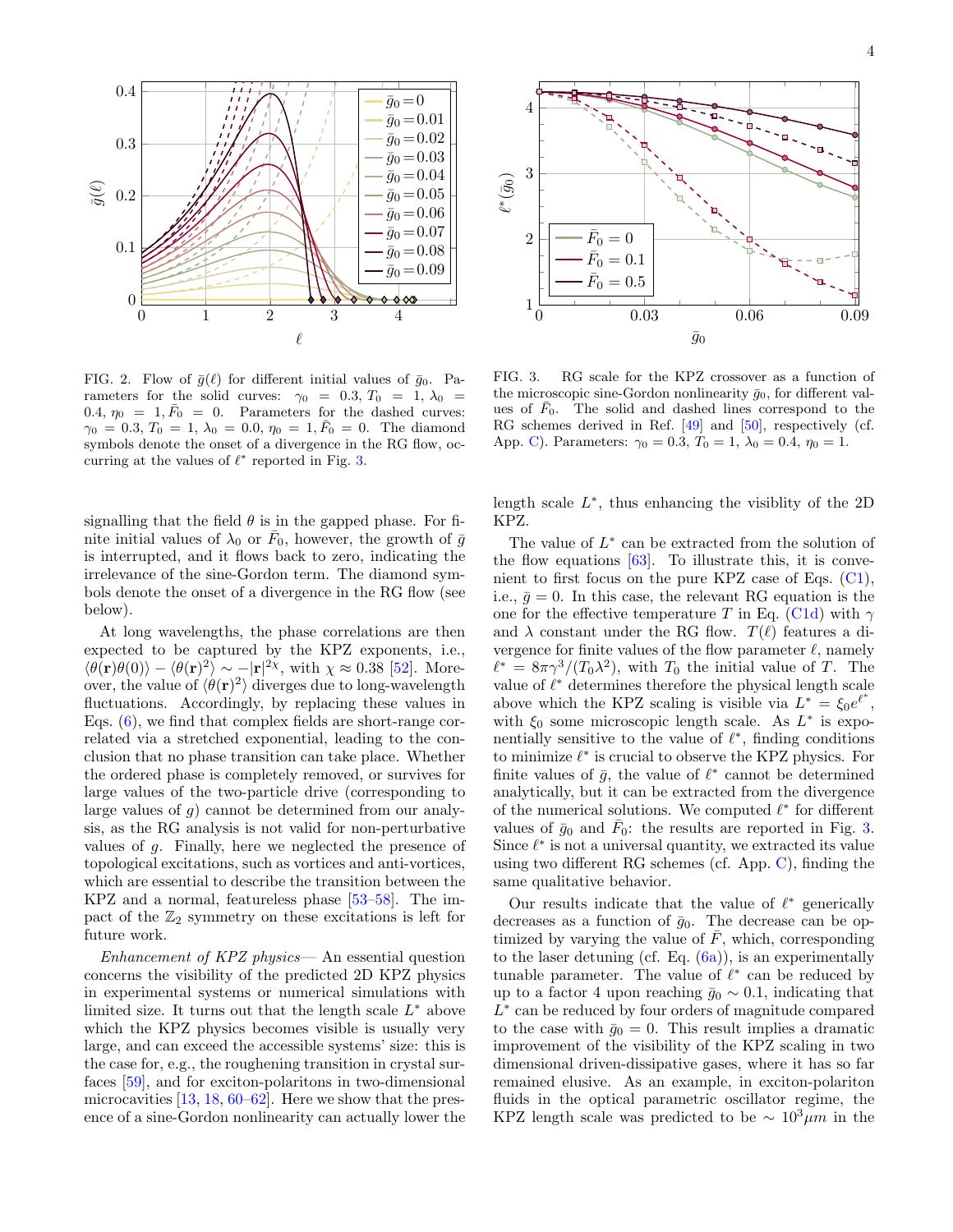bad-cavity regime [\[60\]](#page-7-0), which is one order of magnitude larger than the typical size in current experiments [\[64–](#page-7-3) [66\]](#page-7-4). The presence of a quadratic drive would then bring the KPZ length scale well below the system size, unveiling the corresponding scaling.

 $Outlook$ — We showed that, in two-dimensional quadratically-driven Bose gases, the absence of thermal equilibrium leads to an emerging phase characterized by KPZ scaling. Correspondingly, the BKT and Ising phases expected at thermal equilibrium are suppressed. Moreover, we discovered that the presence of a quadratic drive may shrink the length scale at which the KPZ physics occurs, thus enhancing its visibility in systems with finite size. Our results open novel perspectives for the detection of nonequilibrium phases of matter in experimental platforms, in particular exciton-polaritons in microcavities and nonlinear photonic lattices. There, a quadratic drive can serve as a tool to enhance the nonequilibrium nature of driven-dissipative condensates, and may provide the necessary assist to experimentally access the unexplored physics of the 2D KPZ equation.

Acknowledgments — We acknowledge support by the funding from the European Research Council (ERC) under the Horizon 2020 research and innovation programme, grant agreement No. 647434 (DOQS) and by the DFG (CRC 1238 project number 277146847 - project C04). O. K. D. is supported by a fellowship of the International Max Planck Research School for Quantum Science and Technology (IMPRS-QST).

### <span id="page-4-0"></span>Appendix A: Derivation of driven sine-Gordon equation

We provide here a more detailed discussion of the mapping used to derive Eq.  $(4)$ . Starting from Eq.  $(3)$ , we insert the phase amplitude representation for the field  $\psi(\mathbf{r},t) = \chi(\mathbf{r},t)e^{i\theta(\mathbf{r},t)}$ , and separate real and imaginary parts, obtaining the two equations:

$$
\partial_t \theta = -r_c + K_c \left[ \frac{\nabla^2 \chi}{\chi} - (\nabla \theta)^2 \right] + K_d \left[ 2 \frac{\nabla \chi}{\chi} \nabla \theta + \nabla^2 \theta \right] - G \sin(2\theta) + \text{Im} \left[ \frac{\zeta e^{-i\theta}}{\chi} \right], \tag{A1a}
$$

$$
\partial_t \chi = -r_c \chi K_d \left[ \nabla^2 \chi - \chi (\nabla \theta)^2 \right] - K_c \left[ 2 \nabla \chi \nabla \theta + \chi \nabla^2 \theta \right] - u_d \chi^3 - G \chi \sin(2\theta) + \text{Re} \left[ \zeta e^{-i\theta} \right].
$$
 (A1b)

By linearizing the equation for  $\chi$  around its saddle point value  $\chi_0$ , the gapped nature of the fluctuations becomes evident. Assuming that these fluctuations are small compared to  $\chi_0$ , we neglect spatial and time derivatives of  $\chi$ from the previous equations, and we can adiabatically eliminate  $\chi$  from the remaining equations. By further performing the shift  $\theta \to \theta + \theta_0$ , with  $\tan(2\theta_0) = u_d/u_c$ , we obtain the effective equation for  $\theta$  given in Eq. [\(4\)](#page-1-1).

## <span id="page-4-1"></span>Appendix B: Derivation of equilibrium phase diagram

In this appendix, we derive the equilibrium phase diagram in Fig. [1](#page-2-0) in the main text. To this end, we consider the purely relaxational dynamics given by

$$
\partial_t \psi = -\frac{\delta H}{\delta \psi^*} + \zeta,
$$
 (B1)

with H the Hamiltonian given in Eq  $(2)$ . Then, we perform a mean field analysis by taking the expectation value of the previous equation, and using the space- and time-independent Ansatz  $\langle \psi(\mathbf{x}, t) \rangle = \psi_0 = \chi_0 e^{i\theta_0}$ . The resulting equation predicts, for  $\delta > 0$ , two different values for the amplitude  $\chi_0$ , namely an ordered phase with a finite expectation value of  $\psi$  for  $G \geq \delta$ , and a disordered phase with a vanishing field expectation value for  $G < \delta$ .

Next, we investigate how fluctuations affect the ordered phase predicted by the mean field. As the amplitude field is gapped, the relevant low-energy excitations are the fluctuations of the phase field, whose dynamics is described by

$$
\eta \,\partial_t \theta = \gamma \nabla^2 \theta - 2g \sin(2\theta) + \xi,\tag{B2}
$$

where we identify  $\gamma = 1/2m$  and  $2g = G$ . The BKT RG flow of these two parameters shows two basins of attraction, whose separatrix can be approximated by a line  $g = \beta(\gamma - \gamma_c)$ , which has a zero at  $\gamma_c = D/2\pi$  with  $D = \sigma/2\chi_0^2$ , and a slope of  $\beta \approx -1.7$ . The region where g is irrelevant, and therefore the phase with long range order is replaced by a BKT phase (cf. discussion in the main text) is described by

$$
\frac{G}{2U} < \beta \left( \frac{\sigma}{4\pi} \frac{1}{G - \delta} - \frac{1}{2mU} \right). \tag{B3}
$$

In Fig. [1,](#page-2-0) we show the phase diagram for the values  $\sigma = 4$ and  $m = U = 1$ .

### <span id="page-4-2"></span>Appendix C: RG equations

We discuss here the RG equations used, corresponding to the schemes used in Refs. [\[49\]](#page-6-42) and [\[50\]](#page-6-43), respectively. Both schemes are based on partitioning the phase fluctuations  $\theta$  and the noise  $\xi$  (cf. Eq. [\(4\)](#page-1-1)) into fast and slow modes, the first corresponding to modes with momenta q lying in the shell  $\Lambda(1 - d\ell)|q| \leq \Lambda$ , and the seconds to modes  $|\mathbf{q}| < \Lambda(1 - d\ell)$ . Here  $\Lambda$  is the ultraviolet cutoff of the model, while  $d\ell$  corresponds to an infinitesimal dimensionless number controlling the width of the momentum shell. The fast modes are then integrated out, generating an effective action for the slow modes, which is computed perturbatively in q and  $\lambda$ . Finally, the momenta, frequencies, and fields are rescaled in order to restore the original cut off  $\Lambda$ : the resulting action provides the flow of the coupling constants upon taking the limit  $d\ell \rightarrow 0$ .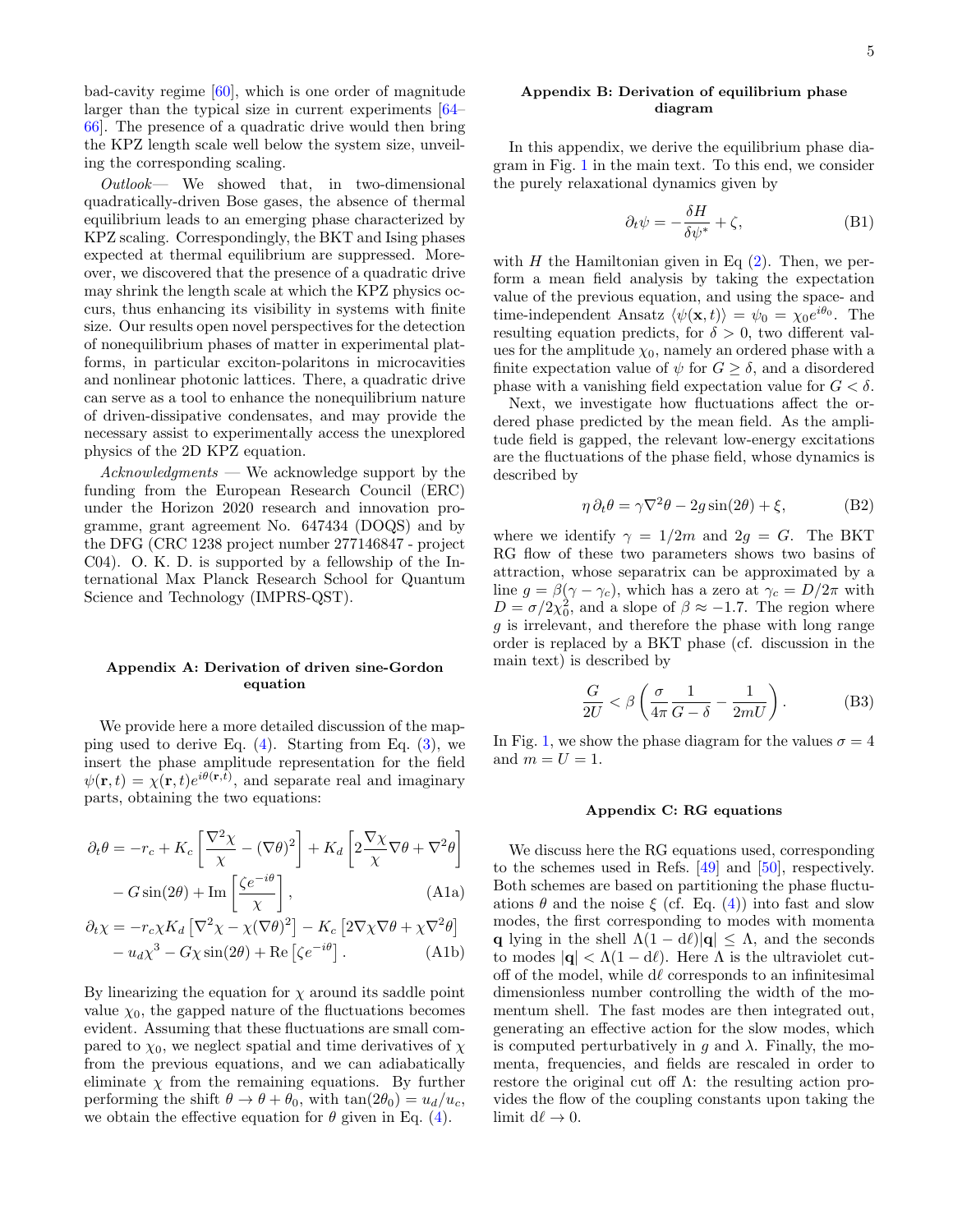

<span id="page-5-3"></span>FIG. 4. Functions defined in Eq. [\(C3\)](#page-5-2), as function of  $\kappa$  and for different values of n.

This program can be carried out in different ways. In Ref. [\[49\]](#page-6-42), the perturbative corrections are evaluated at level of the Langevin function [\(4\)](#page-1-1), using the Nozieres-Gallet scheme  $[43]$ . In Ref.  $[50]$ , instead, Eq.  $(4)$  is represented as Martin-Siggia-Rose-Janssen-De Dominicis functional [\[51\]](#page-6-44), and then the perturbative corrections are computed in a fashion similar to the usual sine-Gordon renormalization (see, e.g., Ref. $[67]$ ). The two schemes lead expectedly to two different schemes of RG equations, which lead to quantitatively different RG flows. However, the fixed-points structure is the same, as a consequence of universality. The equations can be brought in the general form:

<span id="page-5-0"></span>
$$
\frac{\mathrm{d}\bar{g}}{\mathrm{d}\ell} = \left(2 - \frac{T}{\pi \gamma}\right)\bar{g},\tag{C1a}
$$

$$
\frac{d\gamma}{d\ell} = \frac{2T}{\pi\gamma^2} A^{(\gamma)}(n,\kappa)\bar{g}^2,
$$
 (C1b)

$$
\frac{d\eta}{d\ell} = \frac{8T\eta}{\pi\gamma^3} A^{(\eta)}(n,\kappa)\bar{g}^2,
$$
\n(C1c)

$$
\frac{\mathrm{d}T}{\mathrm{d}\ell} = \frac{T^2\lambda^2}{8\pi\gamma^3} + \frac{8T^2}{\pi\gamma^3}A^{(T)}(n,\kappa)\bar{g}^2,\tag{C1d}
$$

$$
\frac{d\lambda}{d\ell} = \frac{8T}{\pi\gamma^2} A^{(\lambda)}(n,\kappa)\bar{g}^2,
$$
\n(C1e)

$$
\frac{\mathrm{d}\bar{F}}{\mathrm{d}\ell} = 2\bar{F} + \frac{T\lambda}{4\pi\gamma} - \frac{4T}{\pi\gamma^2} A^{(F)}(n,\kappa)\bar{g}^2,\tag{C1f}
$$

with  $T \equiv D/\eta$  the effective temperature,  $\bar{g} \equiv g/\Lambda^2$ ,  $\bar{F} \equiv F/\Lambda^2$ ,  $\kappa \equiv 2\bar{F}/\gamma$ , and  $n \equiv \bar{T}/\pi\gamma$ . The functions  $A(n, \kappa)$  take different values depending on the renormalization scheme. The scheme followed in Ref. [\[50\]](#page-6-43) leads to functions independent of  $n$ , which read:

$$
A^{(\eta)}(\kappa) = 2 \frac{4 - \kappa^2}{(4 + \kappa^2)^2},
$$
\n(C2a)

$$
A^{(\gamma)}(\kappa) = 2 \frac{32 - 12\kappa^2 - \kappa^4}{(4 + \kappa^2)^3},
$$
 (C2b)

$$
A^{(T)}(\kappa) = \frac{4\kappa^2}{(4+\kappa^2)^2},\tag{C2c}
$$

$$
A^{(\lambda)}(\kappa) = 8 \frac{\kappa^3 + 20\kappa}{(4 + \kappa^2)^3},
$$
 (C2d)

$$
A^{(F)}(\kappa) = \frac{2\kappa}{4 + \kappa^2}.
$$
 (C2e)

<span id="page-5-2"></span>The functions obtained in Ref. [\[49\]](#page-6-42) read, instead:

$$
A^{(\eta)}(n,\kappa) = \int_0^\infty dx \, d\rho \, \rho^3 g(x,\rho;n) \cos(\kappa x \rho^2), \quad \text{(C3a)}
$$

$$
A^{(\gamma)}(n,\kappa) = \int_0^\infty dx d\rho \, \frac{\rho^3}{x} g(x,\rho;n) \cos(\kappa x \rho^2), \quad \text{(C3b)}
$$

$$
A^{(\lambda)}(n,\kappa) = \int_0^\infty dx d\rho \, \frac{\rho^3}{x} g(x,\rho;n) \sin(\kappa x \rho^2), \quad \text{(C3c)}
$$

$$
A^{(F)}(n,\kappa) = \int_0^\infty dx d\rho \frac{\rho}{x} g(x,\rho;n) \sin(\kappa x \rho^2), \quad \text{(C3d)}
$$

with  $A^{(T)}(n, \kappa) = 0$  and

$$
g(x, \rho; n) \equiv J_0(\rho) e^{-\frac{1}{4x} - x\rho^2 - 2n\varphi(\rho, x)},
$$
 (C4)

with

$$
\varphi(\rho, x) = \int_0^1 \frac{dk}{k} \left( 1 - J_0(k\rho) e^{-k^2 x \rho^2} \right). \tag{C5}
$$

The form of the functions  $A$  is shown in Fig. [4](#page-5-3) as a function of  $\kappa$  and for different values of n (cf. also Refs. [\[43,](#page-6-36) [49\]](#page-6-42)). The numerical evaluation of the functions  $A^{(\eta)}, A^{(\gamma)}, A^{(\lambda)}$  and  $A^{(F)}$  is a computationally demanding task, given the double integration in  $\rho$  and x, and the integration in the function  $\varphi(\rho, x)$ . This task is simplified for  $n \gg 1$  or  $\kappa \gg 1$ : in those cases only values around  $\rho = 0$  give significant contribution. Accordingly, by approximating  $g(x, \rho; n) \approx e^{-\frac{1}{4x} - n\frac{\rho}{2}(1+4x)}$ , the integral over  $\rho$  can be computed exactly in the saddle-point approximation. The functions can then be approximated as:

<span id="page-5-1"></span>
$$
A^{(\eta)}(n,\kappa) \approx 2 \int_0^\infty dx \, e^{-\frac{1}{x}} \frac{n^2 (1+x)^2 - (\kappa x)^2}{[n^2 (1+x)^2 + (\kappa x)^2]^2}, \tag{C6a}
$$

$$
A^{(\gamma)}(n,\kappa) \approx \int_0^\infty dx \, e^{-\frac{1}{x}} \frac{8}{x} \frac{n^2 (1+x)^2 - (4\kappa x)^2}{[n^2 (1+x)^2 + (\kappa x)^2]^2}, \text{ (C6b)}
$$

$$
A^{(\lambda)}(n,\kappa) \approx \int_0^\infty dx \, e^{-\frac{1}{x}} \frac{16\kappa n (1+x)}{[n^2 (1+x)^2 + (\kappa x)^2]^2}, \quad \text{(C6c)}
$$

$$
A^{(F)}(n,\kappa) \approx \int_0^\infty dx \, e^{-\frac{1}{x}} \frac{2\kappa}{n^2 (1+x)^2 + (\kappa x)^2},\qquad \text{(C6d)}
$$

which can be easily numerically evaluated.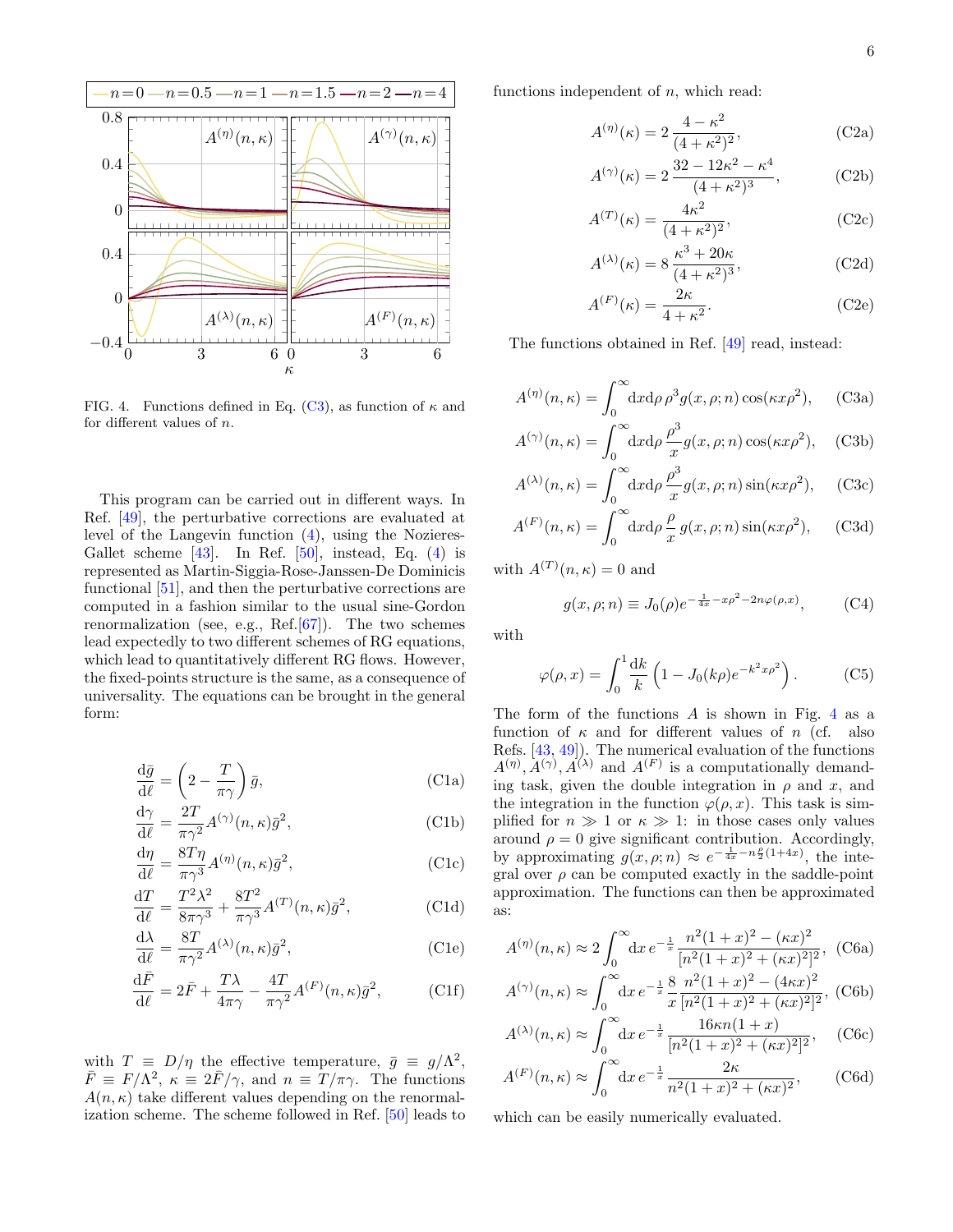- <span id="page-6-0"></span>[1] S. Saha, J. Agudo-Canalejo, and R. Golestanian, [Phys.](http://dx.doi.org/10.1103/PhysRevX.10.041009) Rev. X 10[, 041009 \(2020\).](http://dx.doi.org/10.1103/PhysRevX.10.041009)
- <span id="page-6-1"></span>[2] M. Fruchart, R. Hanai, P. B. Littlewood, and V. Vitelli, (2020), [arXiv:2003.13176 \[cond-mat.soft\].](http://arxiv.org/abs/2003.13176)
- <span id="page-6-2"></span>[3] R. Hanai, A. Edelman, Y. Ohashi, and P. B. Littlewood, [Phys. Rev. Lett.](http://dx.doi.org/10.1103/PhysRevLett.122.185301) 122, 185301 (2019).
- <span id="page-6-3"></span>[4] J. T. Young, A. V. Gorshkov, M. Foss-Feig, and M. F. Maghrebi, Phys. Rev. X 10[, 011039 \(2020\).](http://dx.doi.org/10.1103/PhysRevX.10.011039)
- <span id="page-6-4"></span>[5] N. Dogra, M. Landini, K. Kroeger, L. Hruby, T. Donner, and T. Esslinger, Science 366[, 1496 \(2019\).](http://dx.doi.org/ 10.1126/science.aaw4465)
- <span id="page-6-5"></span>[6] A. Russomanno, F. Iemini, M. Dalmonte, and R. Fazio, Phys. Rev. B 95[, 214307 \(2017\).](http://dx.doi.org/10.1103/PhysRevB.95.214307)
- [7] F. Iemini, A. Russomanno, J. Keeling, M. Schirò, M. Dalmonte, and R. Fazio, [Phys. Rev. Lett.](http://dx.doi.org/ 10.1103/PhysRevLett.121.035301) 121, 035301  $(2018)$ .
- [8] B. Buča, J. Tindall, and D. Jaksch, [Nat. Comm.](http://dx.doi.org/10.1038/s41467-019-09757-y) 10, [1730 \(2019\).](http://dx.doi.org/10.1038/s41467-019-09757-y)
- <span id="page-6-6"></span>[9] A. Lazarides, S. Roy, F. Piazza, and R. Moessner, [Phys.](http://dx.doi.org/ 10.1103/PhysRevResearch.2.022002) Rev. Research 2[, 022002 \(2020\).](http://dx.doi.org/ 10.1103/PhysRevResearch.2.022002)
- <span id="page-6-7"></span>[10] J. Toner and Y. Tu, [Phys. Rev. Lett.](http://dx.doi.org/10.1103/PhysRevLett.75.4326) 75, 4326 (1995).
- <span id="page-6-8"></span>[11] T. Prosen and I. Pižorn, [Phys. Rev. Lett.](http://dx.doi.org/ 10.1103/PhysRevLett.101.105701) **101**, 105701 [\(2008\).](http://dx.doi.org/ 10.1103/PhysRevLett.101.105701)
- <span id="page-6-9"></span>[12] T. Prosen and M. Žnidarič, [Phys. Rev. Lett.](http://dx.doi.org/10.1103/PhysRevLett.105.060603)  $105, 060603$ [\(2010\).](http://dx.doi.org/10.1103/PhysRevLett.105.060603)
- <span id="page-6-10"></span>[13] E. Altman, L. M. Sieberer, L. Chen, S. Diehl, and J. Toner, Phys. Rev. X 5[, 011017 \(2015\).](http://dx.doi.org/ 10.1103/PhysRevX.5.011017)
- <span id="page-6-11"></span>[14] J. Kasprzak, M. Richard, S. Kundermann, A. Baas, P. Jeambrun, J. M. J. Keeling, F. M. Marchetti, M. H. Szymańska, R. André, J. L. Staehli, V. Savona, P. B. Littlewood, B. Deveaud, and L. S. Dang, [Nature](http://dx.doi.org/10.1038/nature05131) 443, 409  $(2006).$
- <span id="page-6-12"></span>[15] I. Carusotto and C. Ciuti, [Rev. Mod. Phys.](http://dx.doi.org/10.1103/RevModPhys.85.299) 85, 299 [\(2013\).](http://dx.doi.org/10.1103/RevModPhys.85.299)
- <span id="page-6-13"></span>[16] G. Roumpos, M. Lohse, W. H. Nitsche, J. Keeling, M. H. Szymańska, P. B. Littlewood, A. Löffler, S. Höfling, L. Worschech, A. Forchel, and Y. Yamamoto, [Proc. Natl.](http://dx.doi.org/ 10.1073/pnas.1107970109) Acad. Sci. 109[, 6467 \(2012\).](http://dx.doi.org/ 10.1073/pnas.1107970109)
- [17] W. H. Nitsche, N. Y. Kim, G. Roumpos, C. Schneider, M. Kamp, S. Höfling, A. Forchel, and Y. Yamamoto, Phys. Rev. B 90[, 205430 \(2014\).](http://dx.doi.org/10.1103/PhysRevB.90.205430)
- <span id="page-6-49"></span>[18] G. Dagvadorj, J. M. Fellows, S. Matyjaśkiewicz, F. M. Marchetti, I. Carusotto, and M. H. Szymańska, [Phys.](http://dx.doi.org/10.1103/PhysRevX.5.041028) Rev. X 5[, 041028 \(2015\).](http://dx.doi.org/10.1103/PhysRevX.5.041028)
- <span id="page-6-14"></span>[19] D. Caputo, D. Ballarini, G. Dagvadorj, C. Sánchez Muñoz, M. De Giorgi, L. Dominici, K. West, L. N. Pfeiffer, G. Gigli, F. P. Laussy, M. H. Szymańska, and D. Sanvitto, [Nat. Mater.](http://dx.doi.org/10.1038/nmat5039) 17, 145  $(2018)$
- <span id="page-6-15"></span>[20] L. Radzihovsky, P. B. Weichman, and J. I. Park, [Ann.](http://dx.doi.org/https://doi.org/10.1016/j.aop.2008.05.008) Phys. 323[, 2376 \(2008\).](http://dx.doi.org/https://doi.org/10.1016/j.aop.2008.05.008)
- <span id="page-6-16"></span>[21] L. Jiang, T. Kitagawa, J. Alicea, A. R. Akhmerov, D. Pekker, G. Refael, J. I. Cirac, E. Demler, M. D. Lukin, and P. Zoller, [Phys. Rev. Lett.](http://dx.doi.org/10.1103/PhysRevLett.106.220402) 106, 220402 (2011).
- <span id="page-6-17"></span>[22] I. Carusotto and G. C. La Rocca, [Phys. Rev. B](http://dx.doi.org/10.1103/PhysRevB.60.4907) 60, 4907 [\(1999\).](http://dx.doi.org/10.1103/PhysRevB.60.4907)
- <span id="page-6-18"></span>[23] C.-E. Bardyn and A. Imamoğlu, [Phys. Rev. Lett.](http://dx.doi.org/ 10.1103/PhysRevLett.109.253606) 109, [253606 \(2012\).](http://dx.doi.org/ 10.1103/PhysRevLett.109.253606)
- <span id="page-6-19"></span>[24] I. Carusotto, T. Volz, and A. Imamoğlu, [Europhys. Lett.](http://dx.doi.org/10.1209/0295-5075/90/37001) 90[, 37001 \(2010\).](http://dx.doi.org/10.1209/0295-5075/90/37001)
- <span id="page-6-20"></span>[25] N. Takemura, S. Trebaol, M. Wouters, M. T. Portella-Oberli, and B. Deveaud, Nat. Phys. 10[, 500 \(2014\).](http://dx.doi.org/10.1038/nphys2999)
- <span id="page-6-21"></span>[26] O. Alberton, A. Chiocchetta, and S. Diehl, in preparation (2021).
- <span id="page-6-22"></span>[27] L. Radzihovsky, J. Park, and P. B. Weichman, [Phys.](http://dx.doi.org/10.1103/PhysRevLett.92.160402) Rev. Lett. 92[, 160402 \(2004\).](http://dx.doi.org/10.1103/PhysRevLett.92.160402)
- <span id="page-6-23"></span>[28] M. W. J. Romans, R. A. Duine, S. Sachdev, and H. T. C. Stoof, [Phys. Rev. Lett.](http://dx.doi.org/10.1103/PhysRevLett.93.020405) 93, 020405 (2004).
- <span id="page-6-24"></span>[29] V. Savona, Phys. Rev. A 96[, 033826 \(2017\).](http://dx.doi.org/10.1103/PhysRevA.96.033826)
- [30] R. Rota, F. Minganti, C. Ciuti, and V. Savona, [Phys.](http://dx.doi.org/ 10.1103/PhysRevLett.122.110405) Rev. Lett. 122[, 110405 \(2019\).](http://dx.doi.org/ 10.1103/PhysRevLett.122.110405)
- [31] W. Verstraelen, R. Rota, V. Savona, and M. Wouters, [Phys. Rev. Research](http://dx.doi.org/ 10.1103/PhysRevResearch.2.022037) 2, 022037 (2020).
- <span id="page-6-25"></span>[32] W. Verstraelen and M. Wouters, [Phys. Rev. A](http://dx.doi.org/10.1103/PhysRevA.101.043826) 101, [043826 \(2020\).](http://dx.doi.org/10.1103/PhysRevA.101.043826)
- <span id="page-6-26"></span>[33] T. Halpin-Healy and G. Palasantzas, [Europhys. Lett.](http://dx.doi.org/10.1209/0295-5075/105/50001) 105[, 50001 \(2014\).](http://dx.doi.org/10.1209/0295-5075/105/50001)
- <span id="page-6-27"></span>[34] K. A. Takeuchi, Physica A **504**[, 77 \(2018\).](http://dx.doi.org/https://doi.org/10.1016/j.physa.2018.03.009)
- <span id="page-6-28"></span>[35] A. Chiocchetta and I. Carusotto, [Phys. Rev. A](http://dx.doi.org/10.1103/PhysRevA.90.023633) **90**, [023633 \(2014\).](http://dx.doi.org/10.1103/PhysRevA.90.023633)
- <span id="page-6-29"></span>[36] L. M. Sieberer, M. Buchhold, and S. Diehl, [Rep. Prog.](http://dx.doi.org/10.1088/0034-4885/79/9/096001) Phys. 79[, 096001 \(2016\).](http://dx.doi.org/10.1088/0034-4885/79/9/096001)
- <span id="page-6-30"></span>[37] M. C. Cross and P. C. Hohenberg, [Rev. Mod. Phys.](http://dx.doi.org/10.1103/RevModPhys.65.851) 65, [851 \(1993\).](http://dx.doi.org/10.1103/RevModPhys.65.851)
- <span id="page-6-31"></span>[38] I. S. Aranson and L. Kramer, [Rev. Mod. Phys.](http://dx.doi.org/10.1103/RevModPhys.74.99) 74, 99 [\(2002\).](http://dx.doi.org/10.1103/RevModPhys.74.99)
- <span id="page-6-32"></span>[39] V. N. Popov, [Theor. Math. Phys.](http://dx.doi.org/10.1007/BF01028373) **11**, 565 (1972).
- <span id="page-6-33"></span>[40] M. Kardar, G. Parisi, and Y.-C. Zhang, [Phys. Rev. Lett.](http://dx.doi.org/10.1103/PhysRevLett.56.889) 56[, 889 \(1986\).](http://dx.doi.org/10.1103/PhysRevLett.56.889)
- <span id="page-6-34"></span>[41] L. M. Sieberer, S. D. Huber, E. Altman, and S. Diehl, [Phys. Rev. Lett.](http://dx.doi.org/ 10.1103/PhysRevLett.110.195301) 110, 195301 (2013).
- <span id="page-6-35"></span>[42] L. M. Sieberer, A. Chiocchetta, A. Gambassi, U. C. Täuber, and S. Diehl, Phys. Rev. B **92**[, 134307 \(2015\).](http://dx.doi.org/10.1103/PhysRevB.92.134307)
- <span id="page-6-36"></span>[43] Nozières, P. and Gallet, F., J. Phys. 48[, 353 \(1987\).](http://dx.doi.org/ 10.1051/jphys:01987004803035300)
- <span id="page-6-37"></span>[44] W. Selke, Phys. Rep. **170**[, 213 \(1988\).](http://dx.doi.org/https://doi.org/10.1016/0370-1573(88)90140-8)
- <span id="page-6-38"></span>[45] S. Suzuki, J.-i. Inoue, and B. K. Chakrabarti, *Quantum* Ising phases and transitions in transverse Ising models, Vol. 862 (Springer, 2012).
- <span id="page-6-39"></span>[46] E. Sela, A. Altland, and A. Rosch, [Phys. Rev. B](http://dx.doi.org/10.1103/PhysRevB.84.085114) 84, [085114 \(2011\).](http://dx.doi.org/10.1103/PhysRevB.84.085114)
- <span id="page-6-40"></span>[47] F. Pinheiro, G. M. Bruun, J.-P. Martikainen, and J. Larson, [Phys. Rev. Lett.](http://dx.doi.org/10.1103/PhysRevLett.111.205302) 111, 205302 (2013).
- <span id="page-6-41"></span>[48] T. Hwa, M. Kardar, and M. Paczuski, [Phys. Rev. Lett.](http://dx.doi.org/10.1103/PhysRevLett.66.441) 66[, 441 \(1991\).](http://dx.doi.org/10.1103/PhysRevLett.66.441)
- <span id="page-6-42"></span>[49] M. Rost and H. Spohn, Phys. Rev. E 49[, 3709 \(1994\).](http://dx.doi.org/10.1103/PhysRevE.49.3709)
- <span id="page-6-43"></span>[50] A. M. Ettouhami and L. Radzihovsky, [Phys. Rev. B](http://dx.doi.org/10.1103/PhysRevB.67.115412) 67, [115412 \(2003\).](http://dx.doi.org/10.1103/PhysRevB.67.115412)
- <span id="page-6-44"></span>[51] U. C. Täuber, *Critical dynamics* (Cambridge University Press, 2014).
- <span id="page-6-45"></span>[52] T. Halpin-Healy, [Phys. Rev. Lett.](http://dx.doi.org/10.1103/PhysRevLett.109.170602) **109**, 170602 (2012).
- <span id="page-6-46"></span>[53] G. Wachtel, L. M. Sieberer, S. Diehl, and E. Altman, Phys. Rev. B 94[, 104520 \(2016\).](http://dx.doi.org/10.1103/PhysRevB.94.104520)
- [54] L. M. Sieberer, G. Wachtel, E. Altman, and S. Diehl, Phys. Rev. B 94[, 104521 \(2016\).](http://dx.doi.org/ 10.1103/PhysRevB.94.104521)
- [55] L. M. Sieberer and E. Altman, [Phys. Rev. Lett.](http://dx.doi.org/10.1103/PhysRevLett.121.085704) 121, [085704 \(2018\).](http://dx.doi.org/10.1103/PhysRevLett.121.085704)
- [56] A. Zamora, N. Lad, and M. H. Szymanska, [Phys. Rev.](http://dx.doi.org/10.1103/PhysRevLett.125.265701) Lett. 125[, 265701 \(2020\).](http://dx.doi.org/10.1103/PhysRevLett.125.265701)
- [57] V. N. Gladilin and M. Wouters, [Phys. Rev. B](http://dx.doi.org/10.1103/PhysRevB.100.214506) 100, 214506 [\(2019\).](http://dx.doi.org/10.1103/PhysRevB.100.214506)
- <span id="page-6-47"></span>[58] V. N. Gladilin and M. Wouters, [Phys. Rev. Lett.](http://dx.doi.org/10.1103/PhysRevLett.125.215301) 125, [215301 \(2020\).](http://dx.doi.org/10.1103/PhysRevLett.125.215301)
- <span id="page-6-48"></span>[59] S. Balibar and J. P. Bouchaud, [Phys. Rev. Lett.](http://dx.doi.org/10.1103/PhysRevLett.69.862) **69**, 862